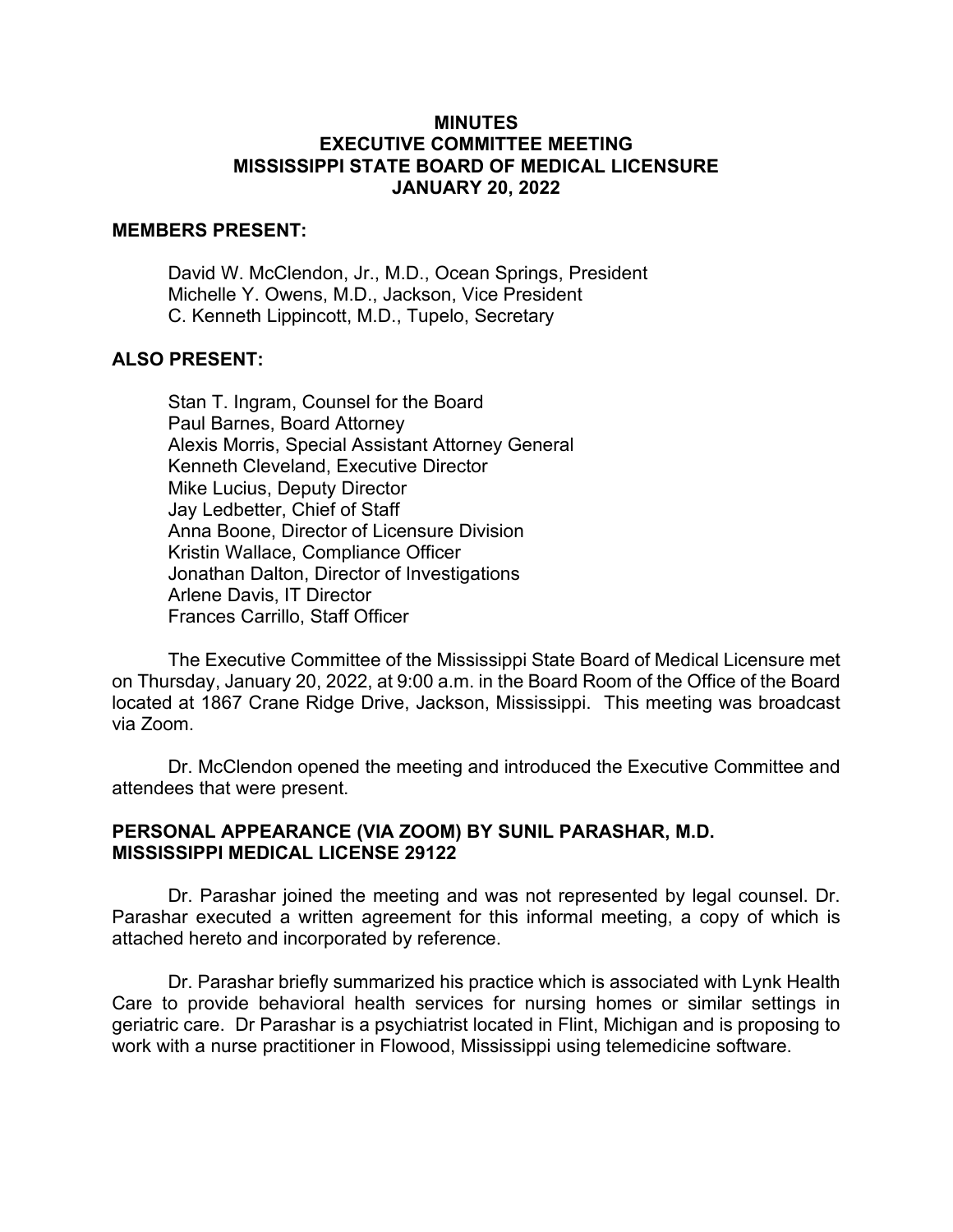## **EXECUTIVE COMMITTEE MEETING MINUTES JANUARY 20, 2022 Page 2**

Dr. Parashar is seeking an exception to Rule 1.2 of Part 2630 of the regulations regarding the Collaboration with Nurse Practitioners, specifically the definition in paragraph A. "Physician" means any person licensed to practice medicine or osteopathic medicine in the state of Mississippi who holds an unrestricted license, whose practice or prescriptive authority is not limited as a result of voluntary surrender or legal/regulatory order, and who practices within the state of Mississippi for a minimum of twenty (20) hours per week or eighty (80) hours per month (does not include telemedicine or chart review). Exceptions to the in-state practice requirement may be granted by the Board, by and through the Executive Committee, in cases demonstrating good cause.

Additionally, temporary permission may be granted by the Executive Director until the request can be heard before the Executive Committee.

After discussion and questions from the Executive Committee, a motion was made by Dr. Owens, seconded by Dr. Lippincott and carried to recommend to the Board to grant Dr. Parashar's request for an exception.

# **PERSONAL APPEARANCE (VIA ZOOM) BY HENA ZAKI, D.O. MISSISSIPPI MEDICAL LICENSE 25194**

Dr. Zaki joined the meeting and was not represented by legal counsel. Dr. Zaki executed a written agreement for this informal meeting, a copy of which is attached hereto and incorporated by reference.

Dr. Zaki briefly summarized her practice which is associated with Catapult Health based in Dallas, Texas. Dr. Zaki proposes to provide biometric screenings of patients remotely contracting with companies and corporations located in Mississippi utilizing nurse practitioners.

Mr. Lee Dukes addressed the Board and introduced himself as the Vice President of clinical outcomes with Catapult Health and advised he is responsible for the maintenance of the clinical guidelines and protocols for this practice. He provided additional information regarding the process and operation of this practice model.

Dr. Zaki is seeking an exception to Rule 1.2 of Part 2630 of the regulations regarding the Collaboration with Nurse Practitioners, specifically the definition in paragraph A. "Physician" means any person licensed to practice medicine or osteopathic medicine in the state of Mississippi who holds an unrestricted license, whose practice or prescriptive authority is not limited as a result of voluntary surrender or legal/regulatory order, and who practices within the state of Mississippi for a minimum of twenty (20) hours per week or eighty (80) hours per month (does not include telemedicine or chart review).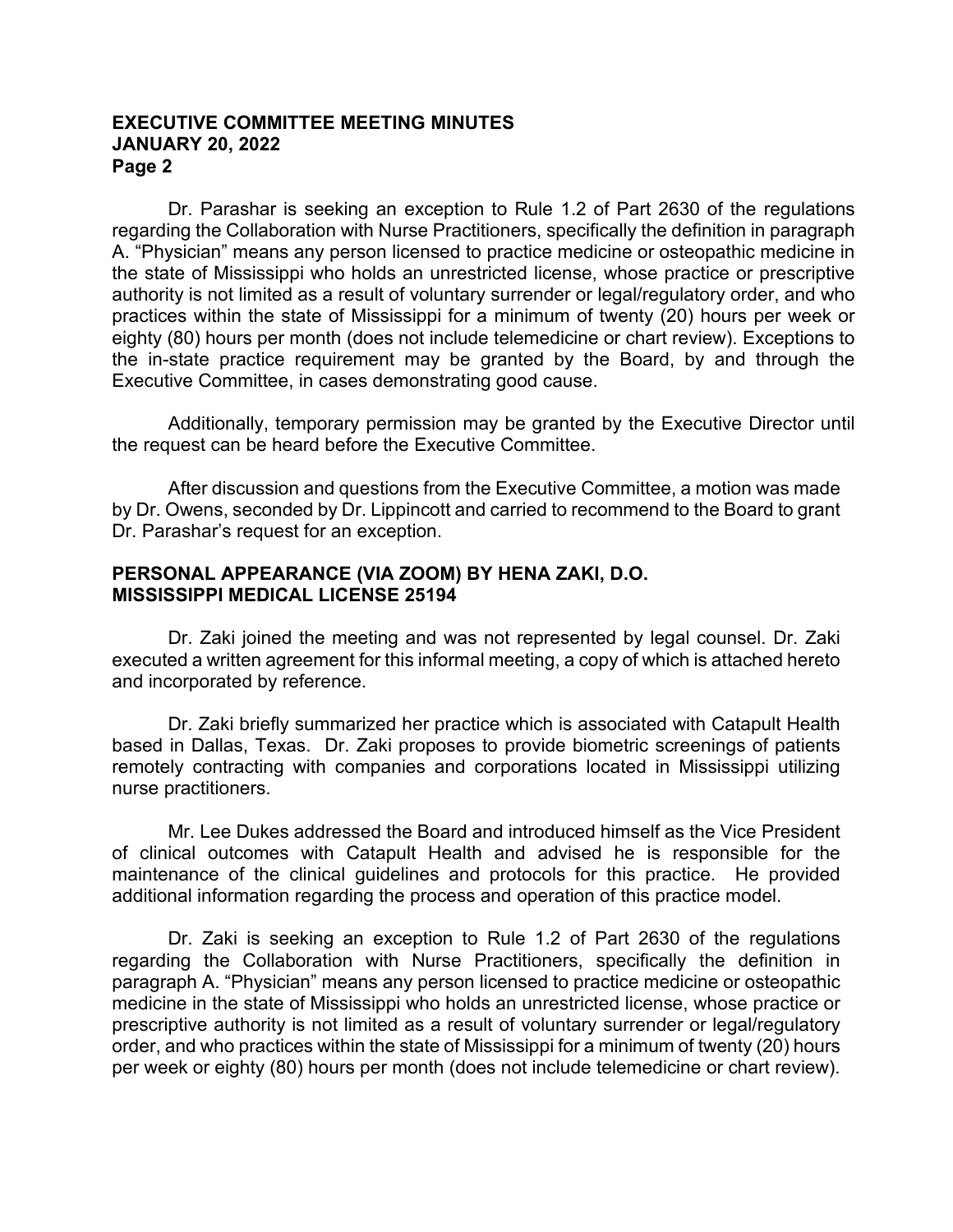## **EXECUTIVE COMMITTEE MEETING MINUTES JANUARY 20, 2022** Page 3

Exceptions to the in-state practice requirement may be granted by the Board, by and through the Executive Committee, in cases demonstrating good cause.

Additionally, temporary permission may be granted by the Executive Director until the request can be heard before the Executive Committee.

After discussion and questions from the Executive Committee, a motion was made by Dr. Owens, seconded by Dr. Lippincott and carried to recommend to the Board to grant Dr. Zaki's request for an exception.

## **EXECUTIVE DIRECTOR REPORT TO THE EXECUTIVE COMMITTEE**

Dr. Cleveland provided a brief summary regarding events and activities for the months of November and December 2021.

### **ADJOURNMENT**

There being no further business, the meeting adjourned on Thursday, January 20, 2022, at 9:28 am.

David W. McClendon, Jr., M.D. **President** 

Minutes taken and transcribed. **By Frances Carrillo Staff Officer January 20, 2022**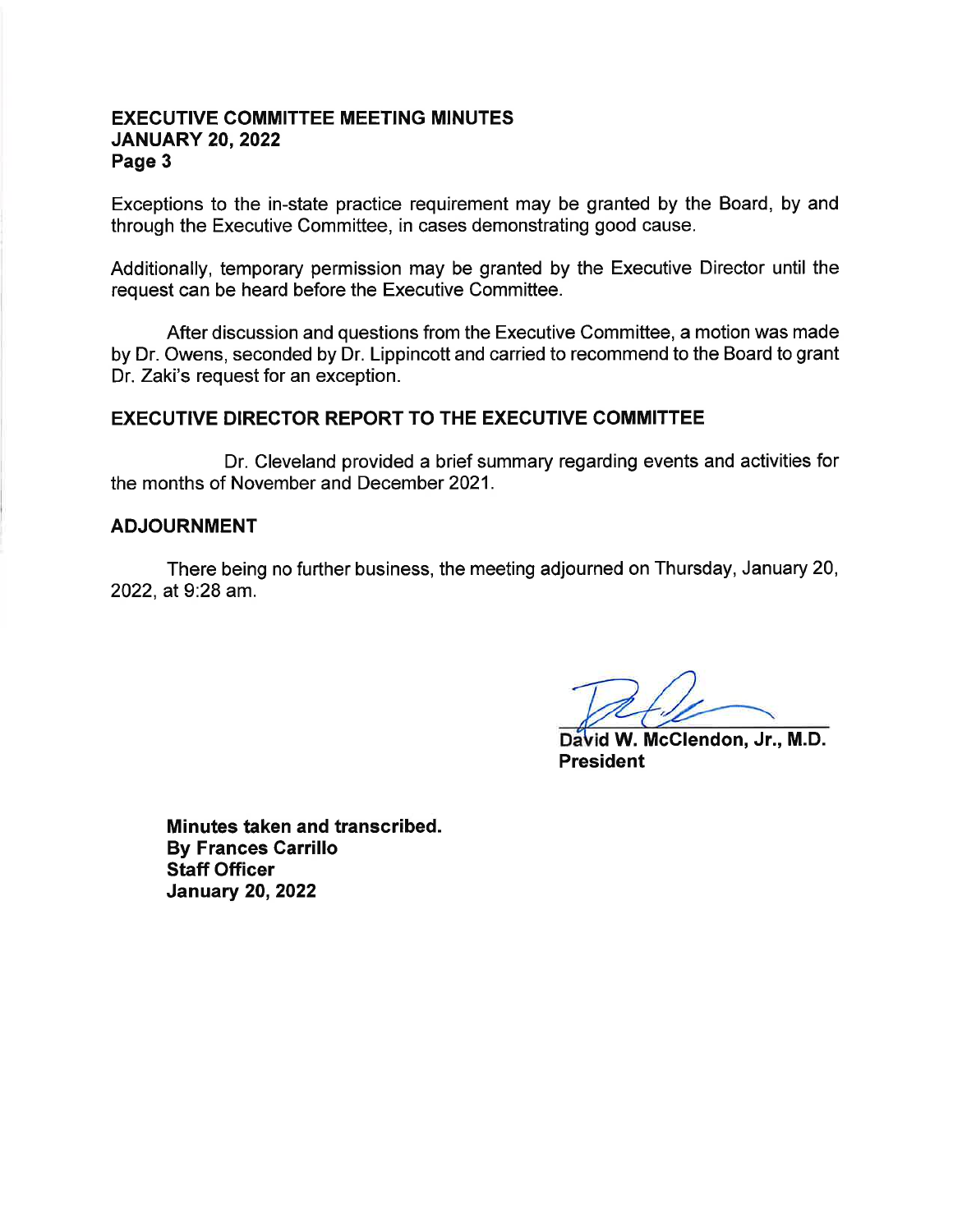

## MISSISSIPPI STATE BOARD OF MEDICAL LICENSURE

#### Agreement to Appear Informally Before Executive Committee by Current Licensee

Sunil Parashar, M.D. have been asked to appear Ι. informally before the Executive Committee of the Mississippi State Board of Medical Licensure (hereinafter "Board") to discuss issues which may relate to my practice and possible the grounds. if any, for disciplinary action, and possible resolution of the same. It is the purpose of the informal meeting to discuss the facts of the case, to give me an opportunity to ask questions of the Committee or its staff, and to give the Committee or its staff an opportunity to ask questions of me. Because the meeting is informal, no disciplinary action will be taken without my express written consent. In so doing, I have been advised and understand the following:

- 1. During the meeting, the Executive Committee may or may not be represented by legal counsel. Notwithstanding, I understand that I have a right, if I so choose, to employ legal counsel and have counsel present during the informal meeting.
- 2. I authorize the Committee Members to review and examine any statements, documentary evidence, or materials concerning the possible grounds for disciplinary action against my license.
- 3. Because the purpose of my appearance is to avoid a hearing before the Board, I agree that presentation to and consideration by the Committee of any facts, matters, and documents pertaining to my case shall not unfairly or illegally prejudice the Committee members from further participation or consideration in the event a formal hearing is later conducted. Stated differently, in the event the pending matter is not resolved following my appearance before the Committee. I will not object to any of the Committee members from further participating in subsequent meetings or hearings that may be conducted in relation to this matter.
- 4. By signing my name in the space provided below, I hereby authorize the Executive Committee to proceed with the informal appearance, subject to the stipulations and understandings as noted above. I have elected to proceed:

| with legal counsel present (name of counsel:            | $\!\!$ |
|---------------------------------------------------------|--------|
| without legal counsel present                           |        |
| <b>EXECUTED</b> , this the $14$ th day of $2$ am y a ry | 2022   |
| Licensee:                                               |        |
| Witness:                                                |        |